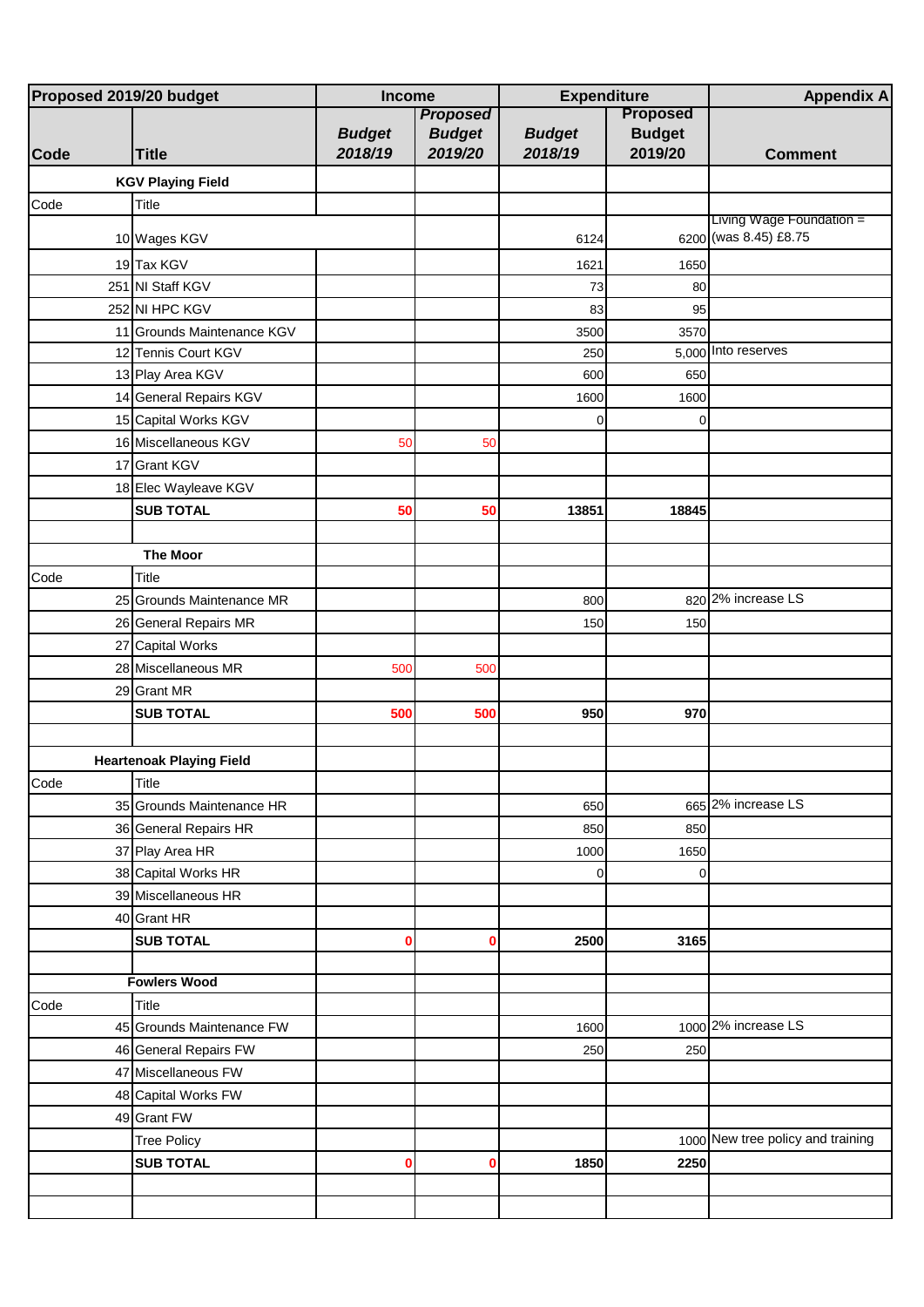|      | Cemetery                   |      |      |      |             |                                                      |
|------|----------------------------|------|------|------|-------------|------------------------------------------------------|
| Code | Title                      |      |      |      |             |                                                      |
|      | 55 War Graves Rent CEM     |      |      |      |             |                                                      |
|      | 56 Field Rent CEM          | 100  | 100  |      |             |                                                      |
|      |                            |      |      |      |             |                                                      |
|      | 57 Memorial Fees CEM       | 400  | 400  |      | 0           |                                                      |
|      | 58 Burial Fees CEM         | 3000 | 3000 |      |             | Cem fees increases by £10<br>burials £5 memorials 17 |
|      |                            |      |      |      |             | 2% increase LS, plus extra                           |
|      | 59 Grounds Maintenance CEM |      |      | 4500 | 5590 GM     |                                                      |
|      |                            |      |      |      |             | lych gate repair from                                |
|      | 60 General Repairs CEM     |      |      | 300  |             | 1500 Reserves<br>910 2.5% increase LS                |
|      | 61 Business Rates CEM      |      |      | 880  |             |                                                      |
|      | 62 Capital Works CEM       |      |      | 1500 | 0           |                                                      |
|      | 63 Miscellaneous CEM       |      |      |      |             |                                                      |
|      | 64 Grant Cem               |      |      |      |             |                                                      |
|      | <b>SUB TOTAL</b>           | 3500 | 3500 | 7180 | 8000        |                                                      |
|      |                            |      |      |      |             |                                                      |
|      | <b>Hensill Allotments</b>  |      |      |      |             |                                                      |
| Code | <b>Title</b>               |      |      |      |             | fee increase from 22.00 per                          |
|      | 70 Allotment Rent HEN      | 400  | 414  |      |             | plot to 23.00 (3%)                                   |
|      | 71 Site Rent HEN           |      |      | 220  | 220         |                                                      |
|      | 72 General Repairs HEN     |      |      | 300  | 300         |                                                      |
|      | 73 Miscellaneous           |      |      | 100  | 100         |                                                      |
|      | <b>SUB TOTAL</b>           | 400  | 414  | 620  | 620         |                                                      |
|      |                            |      |      |      |             |                                                      |
|      | <b>Ockley Allotments</b>   |      |      |      |             |                                                      |
| Code | <b>Title</b>               |      |      |      |             |                                                      |
|      |                            |      |      |      |             | 3% increase from 22.00 per                           |
|      | 80 Allotment Rent OCK      | 850  | 875  |      |             | plot to 23.00 / £13 half plot                        |
|      | 81 Grounds Maintenance OCK |      |      |      |             |                                                      |
|      | 82 General Repairs OCK     |      |      | 500  | 500         |                                                      |
|      | 83 Water Rates OCK         |      |      | 250  | 250         |                                                      |
|      | 84 Miscellaneous OCK       |      |      | 100  | 100         |                                                      |
|      | 85 Elec Wayleave           |      |      |      |             |                                                      |
|      | <b>SUB TOTAL</b>           | 850  | 875  | 850  | 850         |                                                      |
|      | <b>Planting Displays</b>   |      |      |      |             |                                                      |
| Code | Title                      |      |      |      |             |                                                      |
|      | 90 Summer Planting         | 710  | 300  | 1300 | 1300        |                                                      |
|      | 91 Winter Planting         | 502  | 300  | 1200 | 1350        |                                                      |
|      | 92 Miscellaneous Planting  |      |      | 200  | $\mathbf 0$ |                                                      |
|      | 93 Grant Planting          |      |      |      |             |                                                      |
|      | <b>SUB TOTAL</b>           | 1212 | 600  | 2700 | 2650        |                                                      |
|      |                            |      |      |      |             |                                                      |
|      | <b>Footpaths</b>           |      |      |      |             |                                                      |
| Code | Title                      |      |      |      |             |                                                      |
|      | 95 General Repairs PROW    |      |      | 500  | 250         |                                                      |
|      | 96 Capital Works PROW      |      |      | 500  | 300         |                                                      |
|      | 97 Miscellaneous PROW      |      |      | 250  |             | 600 Advertising Walkfest                             |
|      |                            |      |      |      |             |                                                      |
|      | 98 Grant PROW              |      |      |      |             |                                                      |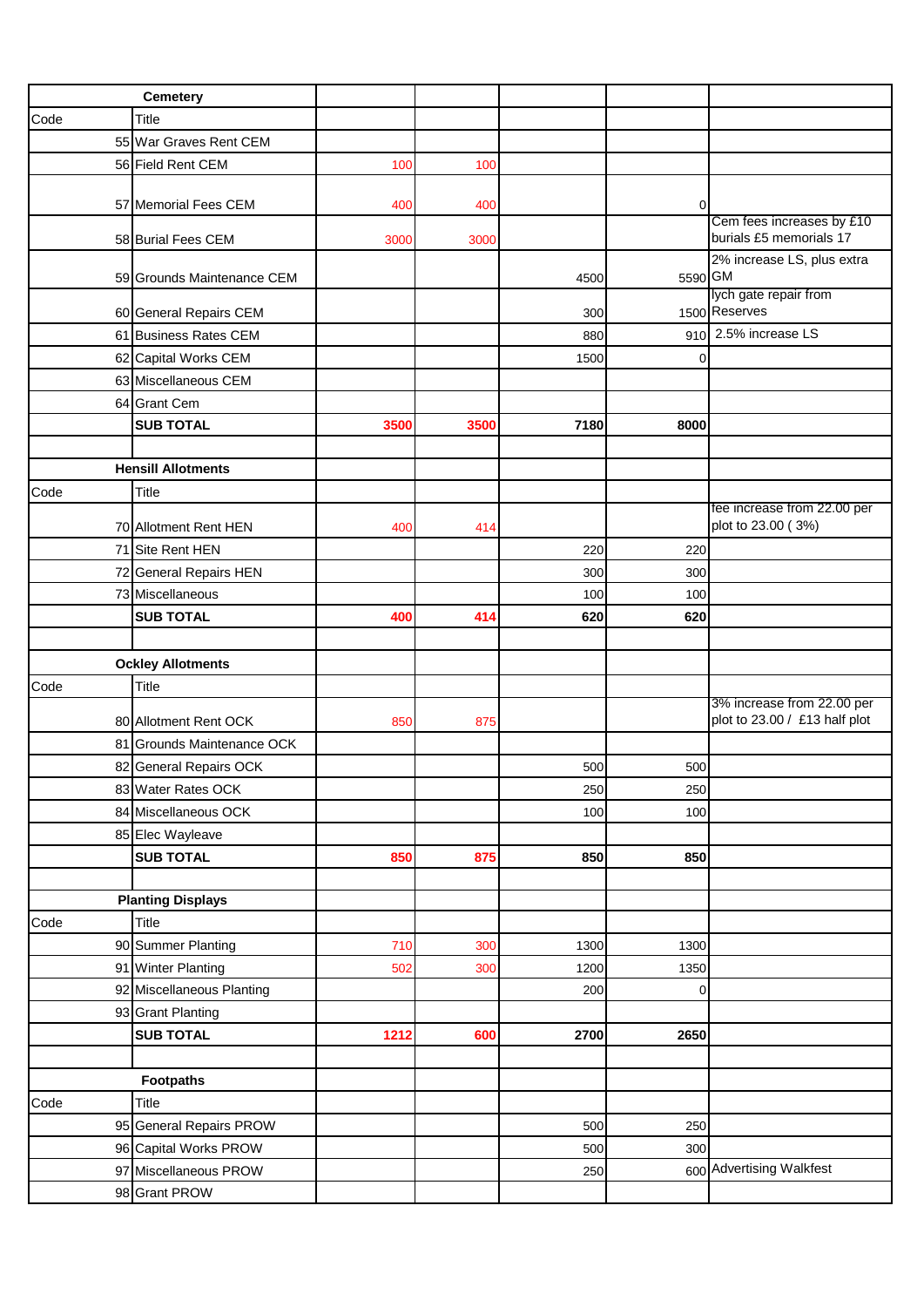|      | <b>SUB TOTAL</b>                                  | 0     | ŋ      | 1250    | 1150                 |                                                          |
|------|---------------------------------------------------|-------|--------|---------|----------------------|----------------------------------------------------------|
|      |                                                   |       |        |         |                      |                                                          |
|      | <b>Play Equipment Replacement</b>                 |       |        |         |                      |                                                          |
| Code | Title                                             |       |        |         |                      |                                                          |
|      |                                                   |       | 0      | 5000    |                      | new play equipment plus<br>5000 surfaces                 |
|      | 99 Play Equipment Replacement<br><b>SUB TOTAL</b> | 0     | О      | 5000    | 5000                 |                                                          |
|      |                                                   |       |        |         |                      |                                                          |
|      | <b>Victoria Hall</b>                              |       |        |         |                      |                                                          |
| Code | <b>Title</b>                                      |       |        |         |                      |                                                          |
|      | 100 Rent VH                                       | 12000 | 12,000 |         |                      |                                                          |
|      | 101 Insurance VH                                  |       |        |         |                      |                                                          |
|      | 102 Capital Works VH                              |       |        |         |                      |                                                          |
|      | <b>SUB TOTAL</b>                                  | 12000 | 12000  | 0       | $\mathbf{0}$         |                                                          |
|      | <b>New Community Centre</b>                       |       |        |         |                      |                                                          |
| Code | Title                                             |       |        |         |                      |                                                          |
|      | 141 Rent CC                                       | 0     | C      |         | $\overline{0}$       |                                                          |
|      | 142 Insurance CC                                  |       |        |         | 0                    |                                                          |
|      | 143 Capital Works CC                              |       |        |         | $\mathbf 0$          |                                                          |
|      | <b>SUB TOTAL</b>                                  | 0     |        | 0       | 0                    |                                                          |
|      |                                                   |       |        |         |                      |                                                          |
|      | <b>Copt Hall</b>                                  |       |        |         |                      |                                                          |
| Code | Title                                             |       |        |         |                      |                                                          |
|      |                                                   |       |        |         |                      |                                                          |
|      | 105 Hire Fees CH                                  | 8000  | 8000   |         |                      |                                                          |
|      |                                                   |       |        |         |                      | Living Wage Foundation =<br>5690 £8.75 (was £8.45 17/18) |
|      | 106 Wages CH<br>107 Tax CH                        |       |        | 5750    |                      |                                                          |
|      | 108 NI Staff CH                                   |       |        | 0<br>37 | $\overline{0}$<br>42 |                                                          |
|      | 109 NI HPC CH                                     |       |        | 43      | 49                   |                                                          |
|      | 110 Water Rates CH                                |       |        | 250     | 275                  |                                                          |
|      | 111 Sewage Rates CH                               |       |        | 350     | 375                  |                                                          |
|      | 112 Electricity CH                                |       |        | 250     | 350                  |                                                          |
|      | 113 Gas CH                                        |       |        | 1100    | 1000                 |                                                          |
|      | 114 General Repairs CH                            |       |        | 2000    | 1500                 |                                                          |
|      | 115 Capital Works CH                              |       |        |         |                      |                                                          |
|      | 116 Miscellaneous CH                              |       |        |         |                      |                                                          |
|      | 117 Insurance CH                                  |       |        |         |                      |                                                          |
|      | 118 Pension HPC CH                                |       |        |         | 363                  |                                                          |
|      | 119 Pension Staff CH                              |       |        |         | 363                  |                                                          |
|      | <b>SUB TOTAL</b>                                  | 8000  | 8000   | 9780    | 10007                |                                                          |
|      |                                                   |       |        |         |                      |                                                          |
|      | <b>Sports Hall</b>                                |       |        |         |                      |                                                          |
| Code | <b>Title</b>                                      |       |        |         |                      |                                                          |
|      | 120 Hire Fees SH                                  | 3500  | 3000   |         |                      |                                                          |
|      | 121 Wages SH                                      |       |        |         | $\overline{0}$       |                                                          |
|      | 122 Tax SH                                        |       |        |         | $\overline{0}$       |                                                          |
|      | 123 NI Staff SH                                   |       |        |         | $\overline{O}$       |                                                          |
|      | 124 NI HPC SH                                     |       |        |         | $\overline{0}$       |                                                          |
|      | 125 Water Rates SH                                |       |        | 575     | 575                  |                                                          |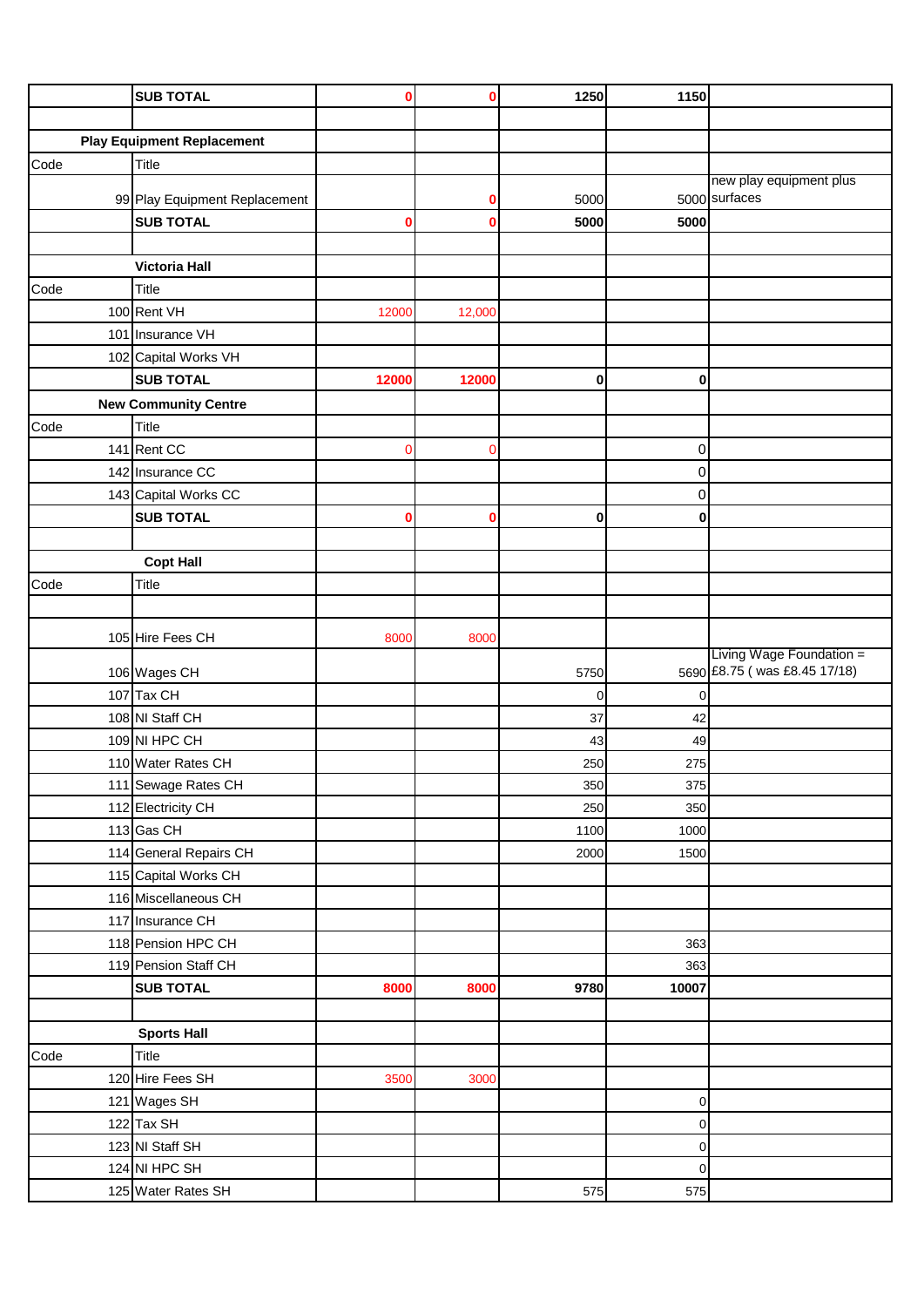|      | 126 Sewage Rates SH                    |      |      | 295         | 300         |                                                                                           |
|------|----------------------------------------|------|------|-------------|-------------|-------------------------------------------------------------------------------------------|
|      | 127 Electricity SH                     |      |      | 600         | 600         |                                                                                           |
|      | 128 Gas SH                             |      |      | 1650        | 1300        |                                                                                           |
|      | 129 General Repairs SH                 |      |      | 2500        | 750         |                                                                                           |
|      | 130 Capital Works SH                   |      |      | 1500        |             | 1500 Into reserves for new boiler                                                         |
|      | 131 Miscellaneous SH                   |      |      | 5000        | 700         |                                                                                           |
|      | CCTV                                   |      |      |             | 3,500       |                                                                                           |
|      | <b>SUB TOTAL</b>                       | 3500 | 3000 | 12120       | 9225        |                                                                                           |
|      |                                        |      |      |             |             |                                                                                           |
|      | War memorial                           |      |      |             |             |                                                                                           |
|      | War memorial cleaning and maintenance  |      |      |             |             | 1000 Into reserves                                                                        |
|      | Subtotal                               |      |      |             | 1000        |                                                                                           |
|      | <b>Community Services</b>              |      |      |             |             |                                                                                           |
|      | 238 Civic Amenity Vehicle DS           |      |      | 850         | 1050        |                                                                                           |
|      | Remembrance Sun St                     |      |      |             |             |                                                                                           |
|      | 240 closures DS                        |      |      | 950         | 1000        |                                                                                           |
|      | Zebra Crossing                         |      |      | 0           |             | 10,000 Rye road                                                                           |
|      | A229 Reclassification                  |      |      | 0           | 8,000       |                                                                                           |
|      | Speed Indicator Device                 |      |      | $\mathbf 0$ | 6,500       |                                                                                           |
|      | <b>SUB TOTAL</b>                       |      | 0    | 1800        | 26550       |                                                                                           |
|      |                                        |      |      |             |             |                                                                                           |
|      | <b>Street Lighting</b>                 |      |      |             |             |                                                                                           |
| Code | <b>Title</b>                           |      |      |             |             |                                                                                           |
|      | 133 Electricity Saving LED SL          |      | 1650 |             | 1650        |                                                                                           |
|      | 134 Maintenance Contract Saving LED SL |      | 3000 |             | 3000        |                                                                                           |
|      | 135 Electricity SL                     |      |      | 3750        | 2800        |                                                                                           |
|      | 136 Maintenance Contract SL            |      |      | 3345        | 6800        |                                                                                           |
|      | 137 General Repairs SL                 |      |      | 2000        | 1500        |                                                                                           |
|      | 138 Capital Works SL                   |      |      | 7500        | $\mathbf 0$ |                                                                                           |
|      | 139 Miscellaneous SL                   |      |      |             |             |                                                                                           |
|      | <b>SUB TOTAL</b>                       |      | 4650 | 16595       | 15750       |                                                                                           |
|      |                                        |      |      |             |             |                                                                                           |
|      | Administration                         |      |      |             |             |                                                                                           |
| Code | <b>Title</b>                           |      |      |             |             |                                                                                           |
|      |                                        |      |      |             |             | 2% uplift, Increases hours<br>and salary (50 hrs was 23hrs<br>combined increase as at jul |
|      | 145 Wages ADM                          |      |      | 23205       | 33500 18)   |                                                                                           |
|      | 146 Tax ADM                            |      |      | 2000        | 2000        |                                                                                           |
|      | 147 NI Staff ADM                       |      |      | 1800        | 1800        |                                                                                           |
|      | 148 NI HPC ADM                         |      |      | 1500        | 1500        |                                                                                           |
|      | 149 Pension Staff ADM                  |      |      | 1200        |             | 2224 6% contribution RG, AM                                                               |
|      | 150 Pension HPC ADM                    |      |      | 1200        |             | 2224 6% contribution HPC                                                                  |
|      | 171 Pension Deficit                    |      |      | 5000        |             | <b>KCC FGPS provision towards</b><br>5000 34K into reserves                               |
|      | 151 Stationery ADM                     |      |      | 550         | 500         |                                                                                           |
|      | 152 Telephone ADM                      |      |      | 1200        | 1200        |                                                                                           |
|      | 153 Clerk's Expenses ADM               |      |      | 100         |             | 100 mostly travel                                                                         |
|      | 154 Councillor's Expenses ADM          |      |      | 100         | 100         |                                                                                           |
|      | 155 Chairman's Expenses ADM            |      |      | 100         | 100         |                                                                                           |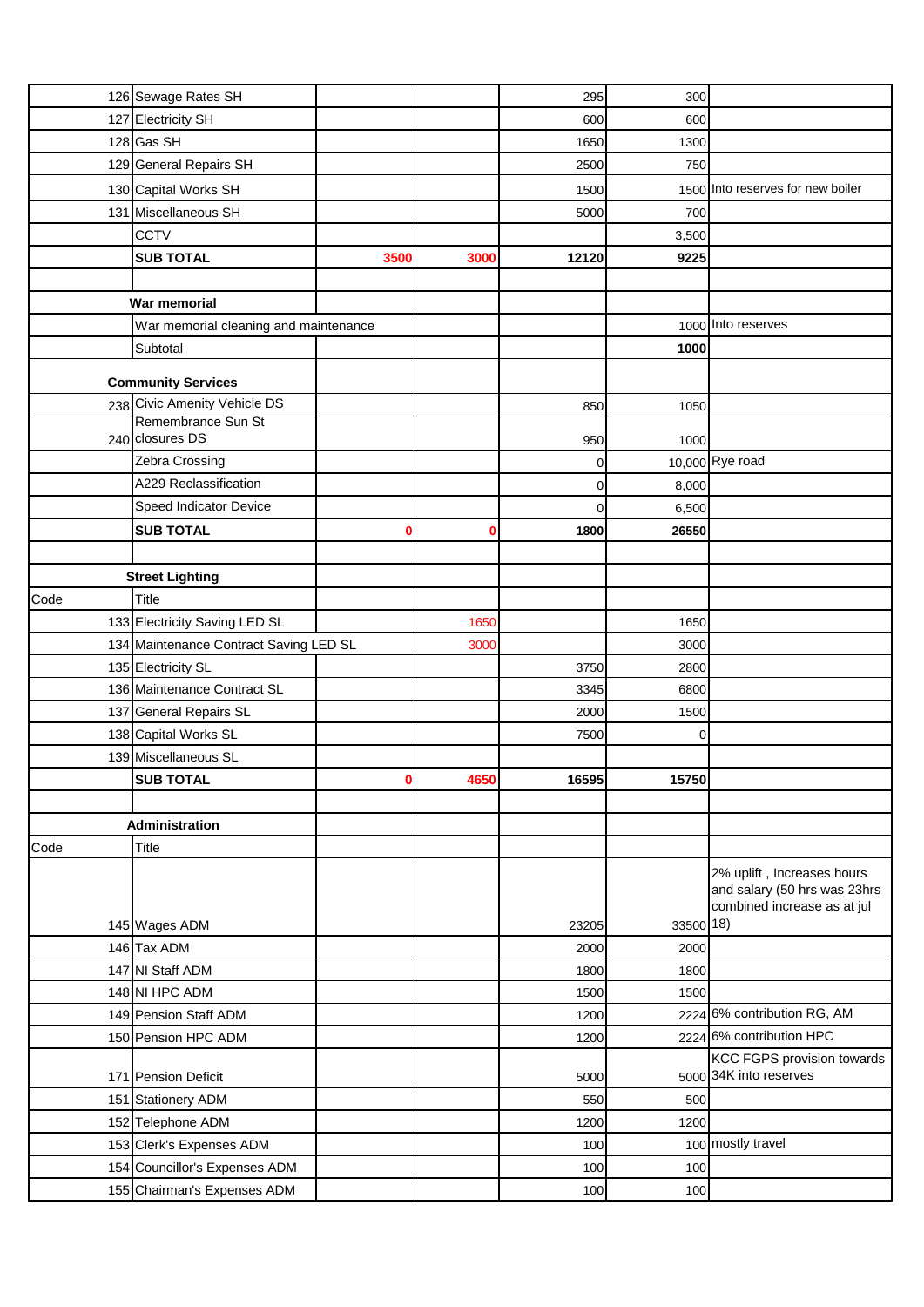|                    | 156 Social Events              |          |             | 75               | 75             |                                                                                                                  |
|--------------------|--------------------------------|----------|-------------|------------------|----------------|------------------------------------------------------------------------------------------------------------------|
|                    |                                |          |             |                  |                | Next election May 2020,                                                                                          |
|                    | 157 Election Costs ADM         |          |             |                  |                | previous election May 2016<br>0 cost was £1976 in 2016                                                           |
|                    |                                |          |             | 0                |                |                                                                                                                  |
|                    | 158 Postage ADM                |          |             | 400              | 400            |                                                                                                                  |
|                    | 159 Bank Charges ADM           |          |             | 100              | 100            |                                                                                                                  |
|                    | 160 General Repairs ADM        |          |             | 100              | 100            |                                                                                                                  |
|                    | 161 Petty Cash ADM             |          |             | $\mathbf 0$      | $\Omega$       |                                                                                                                  |
|                    | 162 GDPR                       |          |             | 1000             |                | 1000 GDPR Training, is ongoing.                                                                                  |
|                    |                                |          |             |                  |                | large projector screen for<br>4000 planning apps, plus lap top                                                   |
|                    | 163 Capital Items ADM          |          |             | 1000             |                |                                                                                                                  |
|                    | 164 Subscriptions ADM          |          |             | 1700             | 1700           |                                                                                                                  |
|                    | 165 Fees ADM                   | 0        | 0           | 2000             | 2000           |                                                                                                                  |
|                    | 166 Advertising ADM            |          |             | 300              | 300            |                                                                                                                  |
|                    | 167 Travel Costs ADM           |          |             | 500              | 500            |                                                                                                                  |
|                    | 168 VAT Refund ADM             |          |             |                  |                |                                                                                                                  |
|                    | 169 Computer Systems ADM       |          |             | 1400             |                | 1450 3% increase p.a.                                                                                            |
|                    | 170 Training                   |          |             | 500              | 1000           |                                                                                                                  |
|                    | 242 Village Appraisal          |          |             |                  | $\Omega$       |                                                                                                                  |
|                    | <b>SUB TOTAL</b>               | $\bf{0}$ | $\mathbf 0$ | 47030            | 62873          |                                                                                                                  |
|                    |                                |          |             |                  |                |                                                                                                                  |
| Precept            |                                |          |             |                  |                |                                                                                                                  |
| Code               | <b>Title</b>                   |          |             |                  |                |                                                                                                                  |
|                    | 175 Precept                    | 133178   | 172265      |                  |                | Subject to confirmation                                                                                          |
|                    | <b>SUB TOTAL</b>               | 133178   | 172265      | $\bf{0}$         | 0              |                                                                                                                  |
|                    |                                |          |             |                  |                |                                                                                                                  |
|                    |                                |          |             |                  |                |                                                                                                                  |
|                    |                                |          |             |                  |                |                                                                                                                  |
| <b>Cost Centre</b> |                                |          |             |                  |                |                                                                                                                  |
| Code               | <b>Title</b>                   |          |             |                  |                |                                                                                                                  |
|                    | 180 Population Survey          |          |             | 2500             | 2000 etc       | If Golf Course planning<br>application comes forward<br>then village referendum<br>leaflet and postage provision |
|                    |                                |          |             |                  | $\overline{0}$ |                                                                                                                  |
|                    | <b>SUB TOTAL</b>               | o        | 0           | 2500             | 2000           |                                                                                                                  |
|                    |                                |          |             |                  |                |                                                                                                                  |
| Interest           |                                |          |             |                  |                |                                                                                                                  |
| <b>Cost Centre</b> |                                |          |             |                  |                |                                                                                                                  |
| Code               | Title                          |          |             |                  |                |                                                                                                                  |
|                    | 185 Lloyds Res 2               | 30       | 30          |                  |                |                                                                                                                  |
|                    | 186 Cambridge & Counties       | 1300     | 1300        |                  |                |                                                                                                                  |
|                    | 187 Cambridge Building Society | 100      | 100         |                  |                |                                                                                                                  |
|                    | <b>SUB TOTAL</b>               | 1430     | 1430        | $\bf{0}$         | 0              |                                                                                                                  |
| Insurance          |                                |          |             |                  |                |                                                                                                                  |
| <b>Cost Centre</b> |                                |          |             |                  |                |                                                                                                                  |
|                    |                                |          |             |                  |                |                                                                                                                  |
| Code               | Title                          |          |             |                  |                |                                                                                                                  |
|                    | <b>Community Centre INS</b>    |          |             | $\boldsymbol{0}$ | $\mathbf 0$    |                                                                                                                  |
|                    | 190 Victoria Hall INS          |          |             | $\mathbf 0$      |                | 0 Tenant pays                                                                                                    |
|                    | 191 Copt Hall INS              |          |             | 575              |                | $500$ HCT                                                                                                        |
|                    | 192 Cemetery Shed INS          |          |             | 220              | 220            |                                                                                                                  |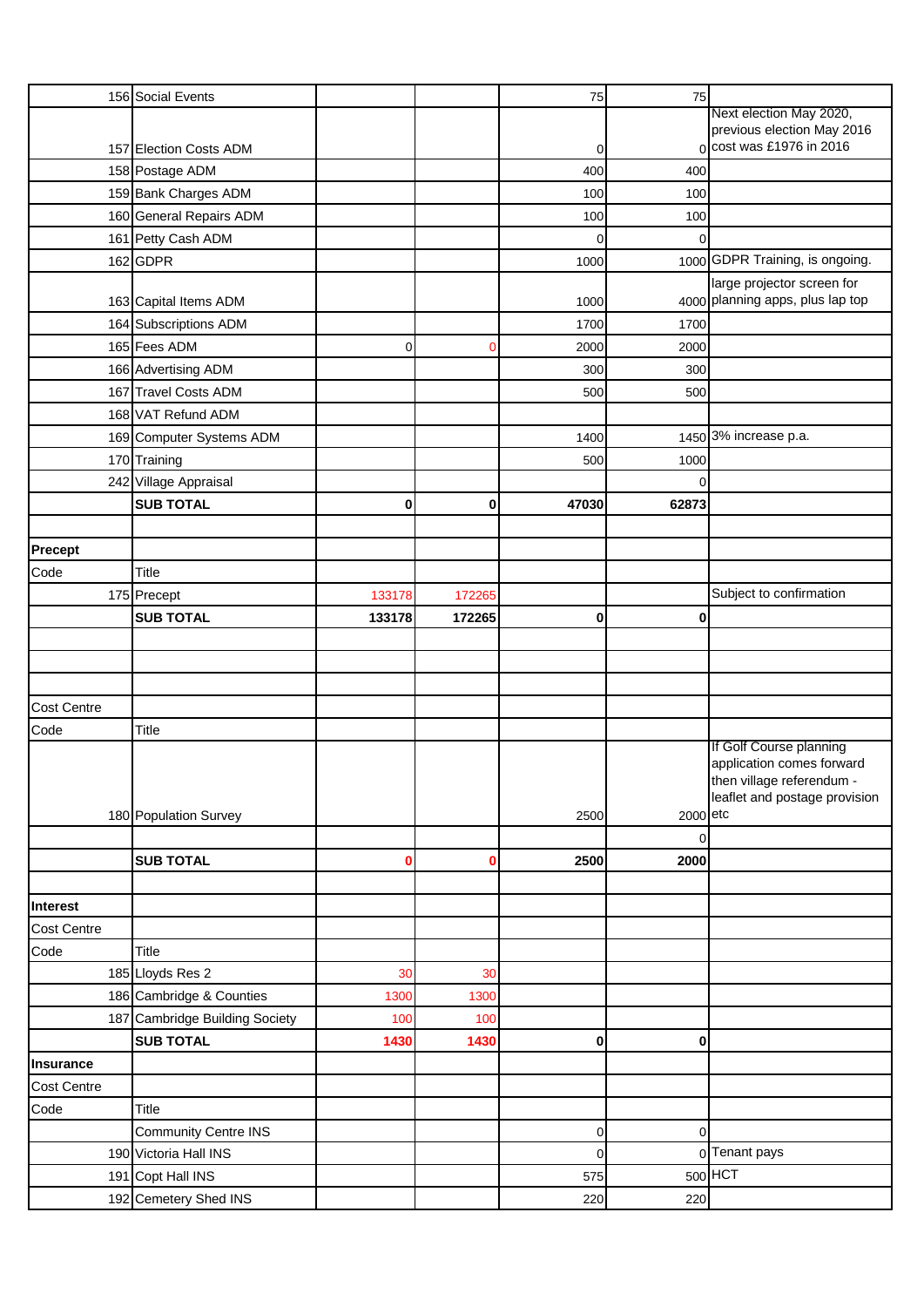|                                     | 193 Shelters & Benches INS         |         |   | 235            | 235            |                                                                                          |
|-------------------------------------|------------------------------------|---------|---|----------------|----------------|------------------------------------------------------------------------------------------|
|                                     | 194 Office Equipment INS           |         |   | 50             | 50             |                                                                                          |
|                                     | 195 Public & Other Liabilities INS |         |   | 1400           | 1300           |                                                                                          |
|                                     | 196 Sports Hall & Garages INS      |         |   | 750            | 700            |                                                                                          |
|                                     | <b>SUB TOTAL</b>                   | 0       | 0 | 3230           | 3005           |                                                                                          |
| <b>Youth Grants</b>                 |                                    |         |   |                |                |                                                                                          |
| <b>Cost Centre</b>                  |                                    |         |   |                |                |                                                                                          |
| Code                                | <b>Title</b>                       |         |   |                |                |                                                                                          |
|                                     | 201 Youth Grant YTH                |         |   | 1560           | 1500           |                                                                                          |
|                                     | <b>SUB TOTAL</b>                   | 0       | 0 | 1560           | 1500           |                                                                                          |
| Section 137                         |                                    |         |   |                |                |                                                                                          |
| <b>Cost Centre</b>                  |                                    |         |   |                |                |                                                                                          |
| Code                                | <b>Title</b>                       |         |   |                |                |                                                                                          |
|                                     | 205 S137 Payments                  |         |   | 1500           |                | 2000 Increase by £500                                                                    |
|                                     | <b>SUB TOTAL</b>                   | 0       | Ω | 1500           | 2000           |                                                                                          |
|                                     |                                    |         |   |                |                |                                                                                          |
| <b>Parish office</b>                |                                    |         |   |                |                |                                                                                          |
| <b>Cost Centre</b>                  |                                    |         |   |                |                |                                                                                          |
| Code                                | <b>Title</b>                       |         |   |                |                |                                                                                          |
|                                     | 210 Office Rent OFF                |         |   | 4676           |                | 4934 3.5% increase                                                                       |
|                                     | 211 Business Rates OFF             |         |   | 1250           | 1285           |                                                                                          |
|                                     | 212 Landlords Insurance OFF        |         |   | 475            | 500            |                                                                                          |
|                                     | 213 Electricity OFF                |         |   | 1250           | 1350           |                                                                                          |
|                                     | 214 Water Rates OFF                |         |   | 60             | 70             |                                                                                          |
|                                     |                                    |         |   | 115            |                |                                                                                          |
|                                     | 215 Sewage Rates OFF               |         |   |                | 175            |                                                                                          |
|                                     | 216 Photo Copier Rent OFF          |         |   | 525            | 550            |                                                                                          |
|                                     | 217 General Repairs OFF            |         |   | 750            | 750            |                                                                                          |
|                                     | <b>SUB TOTAL</b>                   | 0       | 0 | 9101           | 9614           |                                                                                          |
| <b>Community Hall working group</b> |                                    |         |   |                |                |                                                                                          |
| <b>Cost Centre</b>                  |                                    |         |   |                |                |                                                                                          |
| Code                                | <b>Title</b>                       |         |   |                |                |                                                                                          |
|                                     | <b>Business Rates NCC</b>          |         |   |                |                |                                                                                          |
|                                     | <b>Electricity NCC</b>             |         |   |                |                |                                                                                          |
|                                     | Water Rates NCC                    |         |   |                |                |                                                                                          |
|                                     | Sewage Rates NCC                   |         |   |                |                |                                                                                          |
|                                     | <b>Consultant Fees NCC</b>         |         |   | 0              | 2000           |                                                                                          |
|                                     | <b>General Repairs NCC</b>         |         |   | $\overline{0}$ |                |                                                                                          |
|                                     | Refurbishment Costs NCC            |         |   |                |                |                                                                                          |
|                                     | Project Management NCC             |         |   |                |                |                                                                                          |
|                                     | Professional Fees NCC              |         |   | 5000           | 5000           |                                                                                          |
|                                     | Legal Fees NCC                     |         |   | $\overline{0}$ | 5500           |                                                                                          |
|                                     | Loan repayment NCC                 |         |   |                |                |                                                                                          |
|                                     | Miscellaneous NCC                  |         |   | $\overline{0}$ |                |                                                                                          |
|                                     | <b>SUB TOTAL</b>                   | 0       | 0 | 5000           | 12500          |                                                                                          |
|                                     |                                    |         |   |                |                |                                                                                          |
|                                     |                                    |         |   |                |                | As HCT 2018 is a stand alone group F&GP suggest remove cost code and budget from 2019/20 |
|                                     | HAWKHURST COMMUNITY TRUST 2018     | onwards |   |                |                |                                                                                          |
| <b>Cost Centre</b>                  |                                    |         |   |                |                |                                                                                          |
| Code                                | <b>Title</b>                       |         |   |                |                |                                                                                          |
|                                     | 220 Wages HCT                      |         |   | $\overline{0}$ | $\overline{0}$ |                                                                                          |